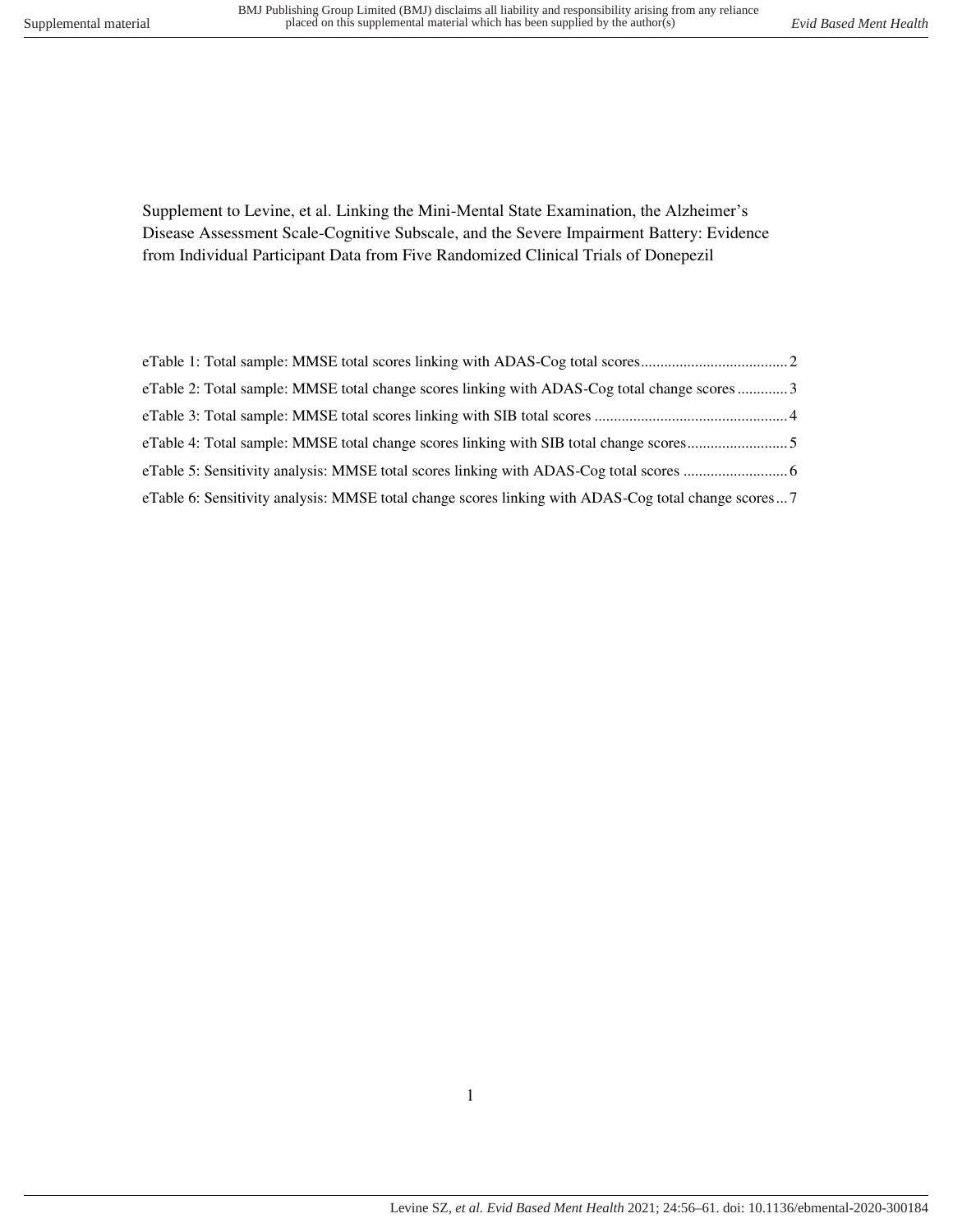|                |                 |           |             |           |           | Week           | Week      | Week           |
|----------------|-----------------|-----------|-------------|-----------|-----------|----------------|-----------|----------------|
|                | <b>Baseline</b> | Week 1    | Week 3      | Week 6    | Week 9    | 12             | 18        | 24             |
| <b>MMSE</b>    | $(n=1102)$      | $(n=152)$ | $(n=597)$   | $(n=996)$ | $(n=562)$ | $(n=961)$      | $(n=381)$ | $(n=380)$      |
| 3              |                 |           |             |           | 60        |                |           | 67             |
| $\overline{4}$ |                 |           |             |           | 60        | 66             |           | 67             |
| 5              |                 | 54        |             | 60        | 60        | 61             | 64        | 61             |
| 6              | 61              | 54        |             | 60        | 60        | 60             | 64        | 55             |
| $\overline{7}$ | 60              | 54        |             | 58        | 60        | 57             | 58        | 55             |
| 8              | 59              | 54        | 61          | 49        | 60        | 54             | 57        | 50             |
| 9              | 56              | 54        | 52          | 47        | 60        | 52             | 50        | 48             |
| 10             | 51              | 51        | 49          | 46        | 48        | 48             | 50        | 45             |
| 11             | 47              | 46        | 46          | 44        | 46        | 46             | 48        | 44             |
| 12             | 44              | 45        | 42          | 43        | 45        | 44             | 42        | 42             |
| 13             | 40              | 44        | 41          | 40        | 43        | 41             | 36        | 38             |
| 14             | 38              | 40        | 39          | 38        | 40        | 38             | 35        | 35             |
| 15             | 36              | 33        | 36          | 34        | 35        | 36             | 34        | 34             |
| 16             | 34              | 32        | 33          | 32        | 32        | 33             | 32        | 31             |
| 17             | 31              | 31        | 31          | 30        | 31        | 31             | 29        | 30             |
| 18             | 28              | 30        | 28          | 26        | 27        | 28             | 28        | 27             |
| 19             | 26              | 27        | 26          | 25        | 26        | 26             | 27        | 26             |
| 20             | 24              | 25        | 23          | 24        | 25        | 24             | 24        | 23             |
| 21             | 23              | 22        | 22          | 23        | 24        | 22             | 21        | 22             |
| 22             | 21              | 20        | 20          | 21        | 22        | 21             | 19        | 21             |
| 23             | 19              | 19        | 18          | 19        | 19        | 19             | 18        | 17             |
| 24             | 18              | 17        | 16          | 18        | 18        | 17             | 16        | 15             |
| 25             | 16              | 15        | 14          | 16        | 17        | 15             | 14        | 14             |
| 26             | 13              | 13        | 13          | 14        | 15        | 13             | 11        | 13             |
| 27             | 8               | 13        | 11          | 13        | 14        | 11             | 10        | 11             |
| 28             | 6               | 10        | 9           | 11        | 13        | 10             | 8         | 10             |
| 29             |                 | 9         | $\,$ 8 $\,$ | 9         | 10        | 9              | 7         | 9              |
| 30             |                 | 30        | 6           | 6         | 6         | $\overline{7}$ | 5         | $\overline{7}$ |

<span id="page-1-0"></span>eTable 1: Total sample: MMSE total scores linking with ADAS-Cog total scores

Note. MMSE total scores by ADAS-Cog total scores for each visit. The MMSE and ADAS-Cog total Spearman's correlation coefficients were of strong magnitude (i.e. r=0.70–0.89) over time (Table 2).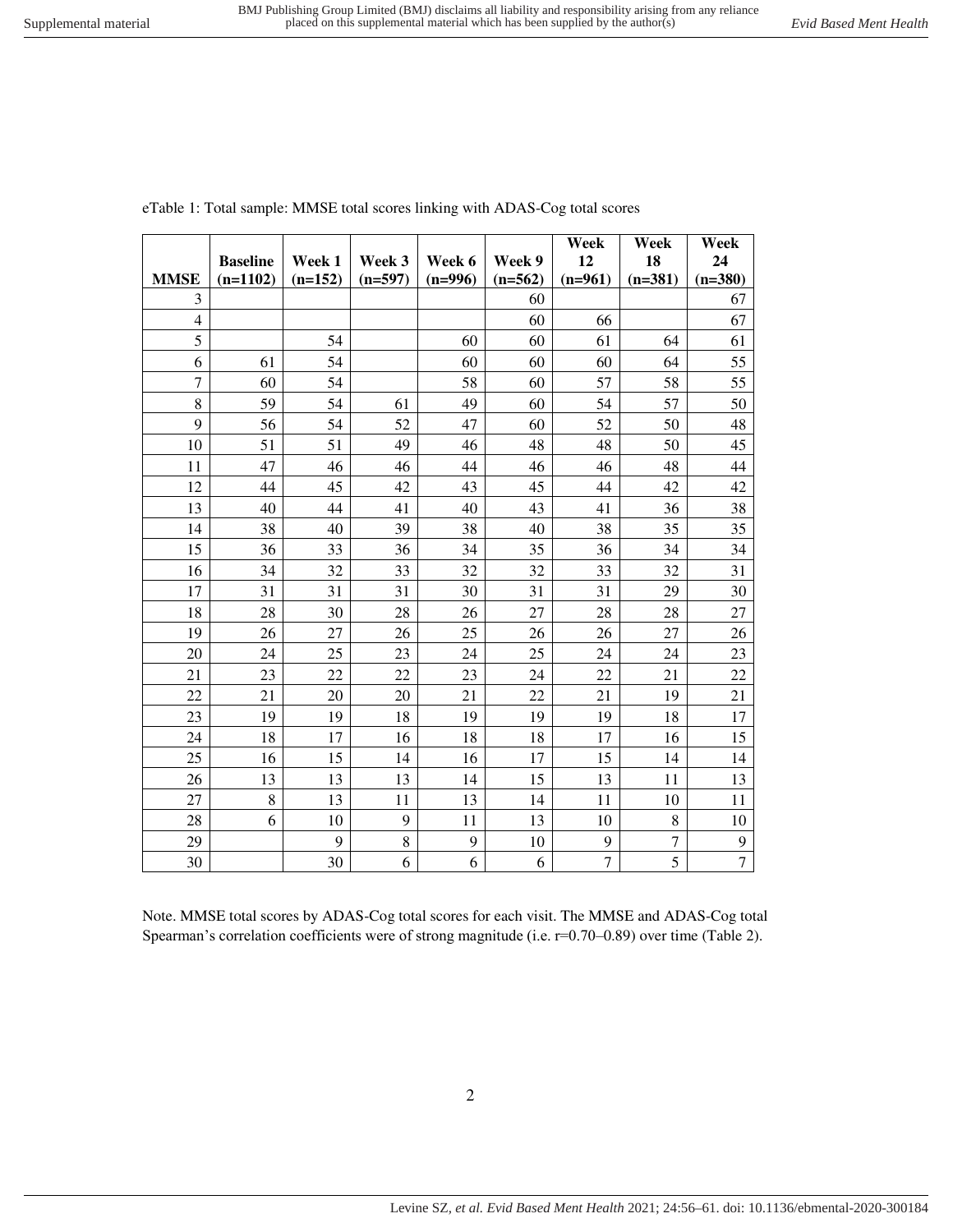|                  | $\mathbf{1}$   | 3                |                |                |                |                |                  |
|------------------|----------------|------------------|----------------|----------------|----------------|----------------|------------------|
| <b>MM</b>        | $(n=14)$       | $(n=59)$         | Week 6         | Week 9         | Week 12        | Week 18        | Week 24          |
| SE               | 9)             | 4)               | $(n=991)$      | $(n=560)$      | $(n=957)$      | $(n=380)$      | $(n=379)$        |
| $-10$            |                |                  |                | 16             | 20             |                | 21               |
| $-9$             |                |                  |                | 16             | 20             | 17             | 21               |
| $-8$             |                |                  | 18             | 16             | 20             | 17             | 19               |
| $-7$             |                |                  | 14             | 16             | 16             | 17             | 14               |
| $-6$             | 11             | 11               | 9              | 16             | 12             | 15             | 13               |
| $-5$             | $\overline{4}$ | $\,8\,$          | 8              | 16             | $\overline{7}$ | $\overline{7}$ | 11               |
| $-4$             | $\mathbf{1}$   | 6                | 6              | 15             | 6              | 6              | $\,8\,$          |
| $-3$             | $\mathbf{1}$   | $\overline{4}$   | $\overline{4}$ | 5              | 4              | $\overline{4}$ | $\overline{7}$   |
| $-2$             | $\mathbf{0}$   | $\overline{c}$   | $\overline{c}$ | $\overline{c}$ | $\overline{2}$ | 3              | $\overline{4}$   |
| $-1$             | $-2$           | $\boldsymbol{0}$ | $\mathbf{1}$   | $\mathbf{1}$   | $\mathbf{1}$   | $\mathbf{1}$   | 3                |
| $\boldsymbol{0}$ | $-3$           | $-1$             | $-1$           | $\mathbf{1}$   | $-1$           | $-1$           | $\overline{2}$   |
| 1                | $-4$           | $-3$             | $-2$           | $\mathbf{0}$   | $-2$           | $-3$           | $\boldsymbol{0}$ |
| $\overline{c}$   | $-4$           | $-4$             | $-4$           | $-4$           | $-4$           | $-4$           | $-2$             |
| 3                | $-4$           | $-6$             | $-5$           | $-7$           | $-5$           | $-6$           | $-4$             |
| $\overline{4}$   | $-6$           | $-7$             | $-7$           | $-9$           | $-7$           | $-9$           | $-6$             |
| 5                | $-6$           | $-9$             | $-9$           | $-11$          | $-8$           | $-10$          | $-10$            |
| 6                | $-7$           | $-12$            | $-10$          | $-11$          | $-9$           | $-20$          | $-12$            |
| 7                | $-16$          | $-22$            | $-10$          | $-11$          | $-12$          | $-20$          | $-12$            |
| $\,8\,$          | $-16$          | $-22$            | $-12$          | $-11$          | $-14$          | $-20$          | $-13$            |
| 9                |                | $-22$            | $-24$          | $-11$          | $-18$          | $-20$          | $-14$            |
| 10               |                | $-22$            | $-24$          | $-11$          | $-26$          |                |                  |
| 11               |                | $-22$            | $-24$          | $-11$          | $-26$          |                |                  |
| 12               |                |                  |                |                | $-26$          |                |                  |

<span id="page-2-0"></span>eTable 2: Total sample: MMSE total change scores linking with ADAS-Cog total change scores

**Week** 

**Week** 

Note. MMSE total change scores by ADAS-Cog total change scores for each visit. The MMSE and ADAS-Cog change scores Spearman's correlation coefficients were of weak magnitude (i.e. r=0.10-0.39) to week 12 inclusive, and of moderate magnitude (r=0.40–0.69) at week 24 (See Table 2).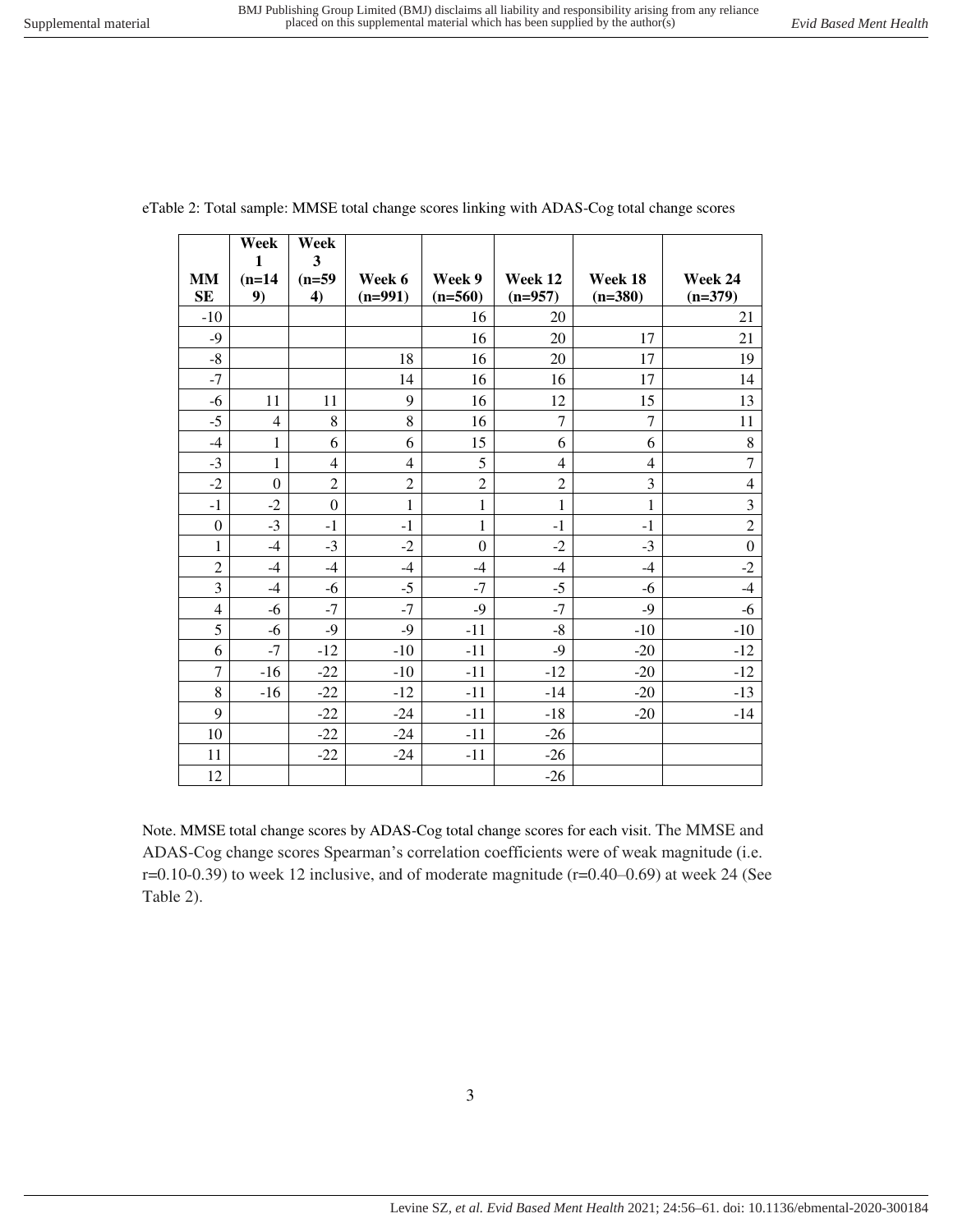<span id="page-3-0"></span>

|  | eTable 3: Total sample: MMSE total scores linking with SIB total scores |
|--|-------------------------------------------------------------------------|
|--|-------------------------------------------------------------------------|

| <b>MMSE</b>    | <b>Baseline</b><br>$(n=1785)$ | Week 6<br>$(n=1225)$ | Week 12<br>$(n=1156)$ | Week 18<br>$(n=1095)$ | Week 24<br>$(n=1549)$ |
|----------------|-------------------------------|----------------------|-----------------------|-----------------------|-----------------------|
| 0              | 4                             | 2                    | 6                     | 6                     | 5                     |
| $\mathbf{1}$   | 11                            | 11                   | 14                    | 16                    | 16                    |
| $\overline{c}$ | 23                            | 22                   | 29                    | 26                    | 26                    |
| 3              | 32                            | 32                   | 34                    | 34                    | 34                    |
| $\overline{4}$ | 40                            | 41                   | 39                    | 39                    | 41                    |
| 5              | 48                            | 47                   | 45                    | 44                    | 48                    |
| 6              | 53                            | 51                   | 52                    | 50                    | 53                    |
| $\overline{7}$ | 59                            | 55                   | 56                    | 54                    | 59                    |
| 8              | 64                            | 60                   | 61                    | 59                    | 64                    |
| 9              | 68                            | 65                   | 66                    | 66                    | 69                    |
| 10             | 72                            | 70                   | 70                    | 70                    | 73                    |
| 11             | 76                            | 74                   | 74                    | 75                    | 77                    |
| 12             | 79                            | 77                   | 77                    | 79                    | 80                    |
| 13             | 81                            | 81                   | 81                    | 82                    | 82                    |
| 14             | 83                            | 83                   | 83                    | 84                    | 85                    |
| 15             | 85                            | 85                   | 85                    | 86                    | 86                    |
| 16             | 86                            | 87                   | 87                    | 88                    | 88                    |
| 17             | 87                            | 89                   | 88                    | 89                    | 90                    |
| 18             | 88                            | 90                   | 90                    | 91                    | 91                    |
| 19             | 89                            | 91                   | 91                    | 92                    | 92                    |
| 20             | 90                            | 93                   | 93                    | 93                    | 94                    |
| 21             | 100                           | 94                   | 94                    | 95                    | 95                    |
| 22             | 100                           | 95                   | 95                    | 96                    | 96                    |
| 23             |                               | 96                   | 96                    | 96                    | 96                    |
| 24             |                               | 97                   | 97                    | 97                    | 98                    |
| 25             |                               | 98                   | 98                    | 98                    | 98                    |
| 26             |                               | 98                   | 98                    | 99                    | 99                    |
| 27             |                               | 99                   | 99                    | 99                    | 100                   |
| 28             |                               | 99                   | 100                   | 100                   | 100                   |
| 29             |                               | 100                  |                       | 100                   | 100                   |
| 30             |                               |                      |                       | 100                   |                       |

Note. MMSE total scores by SIB total scores for each visit. The MMSE and SIB total Spearman's correlation coefficients were of strong magnitude (i.e. r=0.70–0.89) over time (See Table 2).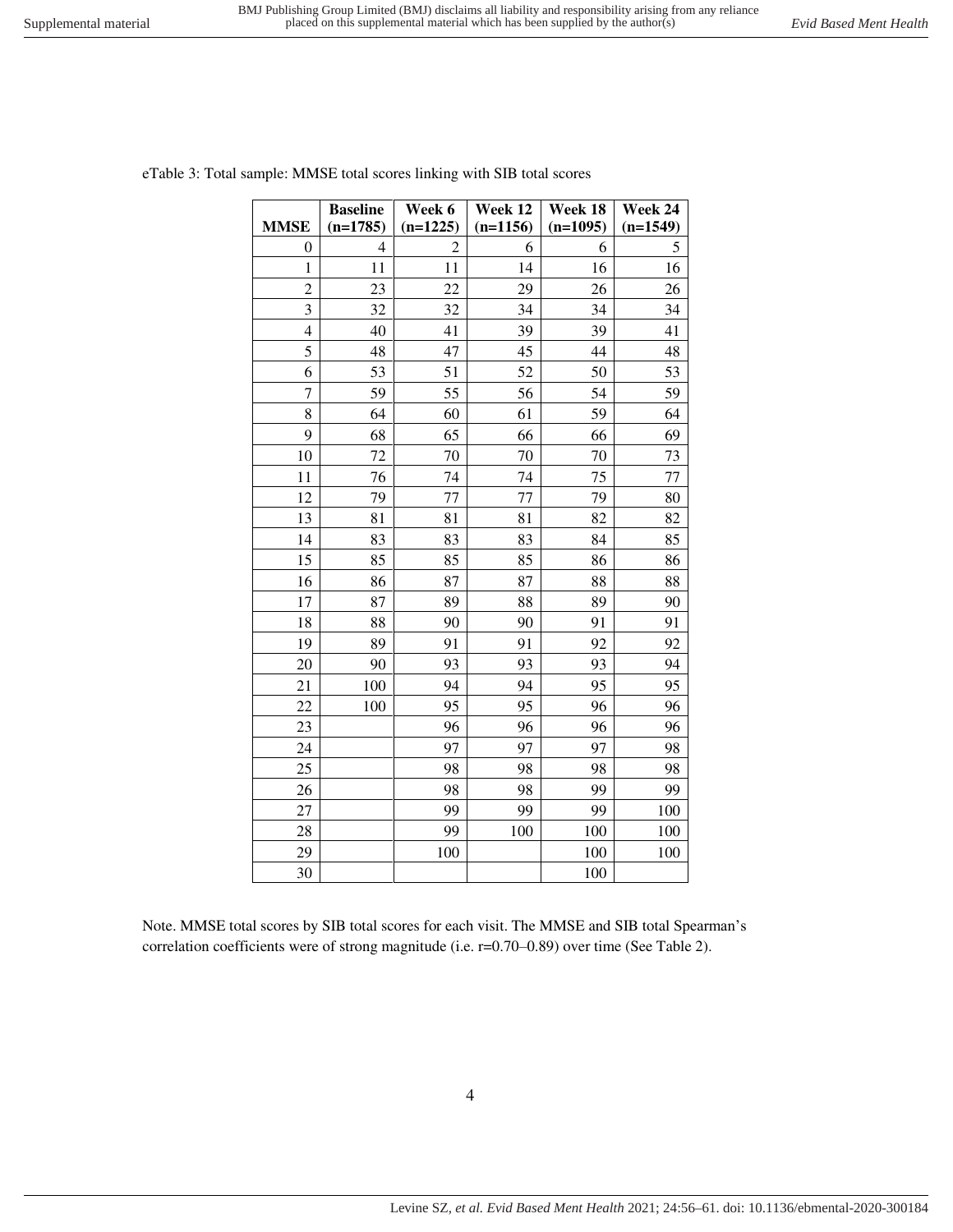| <b>MMSE</b>    | $(n=1225)$   | $(n=1156)$   | $(n=1095)$     | $(n=1548)$     |
|----------------|--------------|--------------|----------------|----------------|
| $-12$          |              |              | $-45$          | $-80$          |
| $-11$          |              |              | $-34$          | $-59$          |
| $-10$          |              |              | $-34$          | $-50$          |
| $-9$           | $-38$        |              | $-34$          | $-48$          |
| $-8$           | $-34$        | $-38$        | $-32$          | $-46$          |
| $-7$           | $-28$        | $-28$        | $-26$          | $-39$          |
| $-6$           | $-22$        | $-20$        | $-22$          | $-28$          |
| $-5$           | $-16$        | $-15$        | $-17$          | $-22$          |
| $-4$           | $-13$        | $-12$        | $-13$          | $-16$          |
| $-3$           | $-8$         | $-8$         | $-8$           | $-10$          |
| $-2$           | $-4$         | $-5$         | $-5$           | $-6$           |
| $-1$           | $-2$         | $-1$         | $-1$           | $-2$           |
| $\mathbf{0}$   | $\mathbf{1}$ | $\mathbf{1}$ | $\overline{c}$ | $\mathbf{1}$   |
| $\mathbf{1}$   | 4            | 4            | $\overline{4}$ | $\overline{4}$ |
| $\overline{2}$ | 6            | 6            | 6              | 6              |
| 3              | 8            | 8            | 8              | 8              |
| 4              | 11           | 10           | 11             | 10             |
| 5              | 15           | 12           | 13             | 13             |
| 6              | 18           | 15           | 16             | 15             |
| 7              | 23           | 18           | 20             | 18             |
| 8              | 24           | 21           | 24             | 21             |
| 9              | 33           | 25           | 29             | 25             |
| 10             | 36           | 33           | 41             | 33             |
| 11             |              | 42           | 48             | 36             |
| 12             |              | 42           | 48             | 39             |
| 13             |              | 42           | 48             | 41             |
| 14             |              | 48           | 48             | 45             |
| 15             |              |              | 50             | 45             |
| 16             |              |              |                | 45             |
| 17             |              |              |                | 45             |
| 18             |              |              |                | 49             |

<span id="page-4-0"></span>eTable 4: Total sample: MMSE total change scores linking with SIB total change scores

**Week 12** 

**Week 18** 

**Week 24** 

**Week 6** 

Note. MMSE total change scores by SIB total change scores for each visit. The Spearman's correlation coefficients between the MMSE and SIB change scores across time were of weak magnitude to week 9 (i.e. r=0.10-0.39), and of moderate magnitude (r=0.40–0.69) thereafter (See Table 2).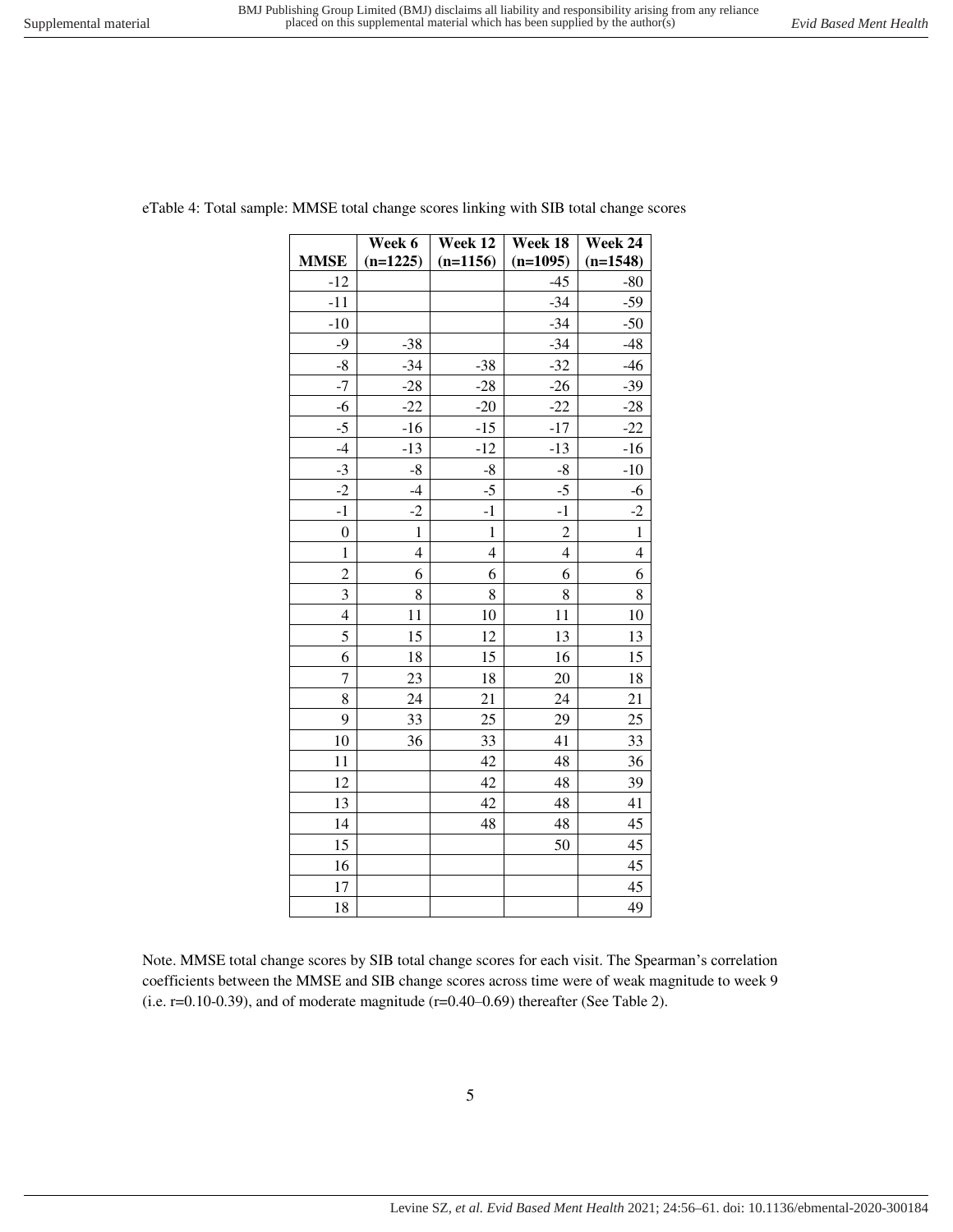**Week** 

**Week** 

**Week** 

|                | <b>Baseline</b> | Week 1    | Week 3    | Week 6    | Week 9    | 12        | 18        | 24             |
|----------------|-----------------|-----------|-----------|-----------|-----------|-----------|-----------|----------------|
| <b>MMSE</b>    | $(n=623)$       | $(n=152)$ | $(n=144)$ | $(n=559)$ | $(n=135)$ | $(n=539)$ | $(n=381)$ | $(n=380)$      |
| 3              |                 |           |           |           |           |           |           | 67             |
| $\overline{4}$ |                 |           |           |           |           | 62        |           | 67             |
| 5              |                 | 54        |           | 60        | 52        | 60        | 64        | 61             |
| 6              | 61              | 54        |           | 60        | 52        | 60        | 64        | 55             |
| 7              | 60              | 54        |           | 58        | 46        | 59        | 58        | 55             |
| 8              | 60              | 54        | 61        | 48        | 45        | 56        | 57        | 50             |
| 9              | 58              | 54        | 50        | 47        | 45        | 52        | 50        | 48             |
| 10             | 52              | 51        | 47        | 46        | 45        | 48        | 50        | 45             |
| 11             | 45              | 46        | 46        | 46        | 42        | 47        | 48        | 44             |
| 12             | 41              | 45        | 42        | 44        | 41        | 46        | 42        | 42             |
| 13             | 40              | 44        | 40        | 40        | 40        | 43        | 36        | 38             |
| 14             | 38              | 40        | 39        | 38        | 32        | 38        | 35        | 35             |
| 15             | 36              | 33        | 38        | 34        | 32        | 36        | 34        | 34             |
| 16             | 35              | 32        | 35        | 33        | 32        | 32        | 32        | 31             |
| 17             | 32              | 31        | 33        | 31        | 31        | 30        | 29        | 30             |
| 18             | 30              | 30        | 30        | 26        | 30        | 28        | 28        | 27             |
| 19             | 27              | 27        | 26        | 24        | 28        | 27        | 27        | 26             |
| 20             | 24              | 25        | 21        | 24        | 24        | 24        | 24        | 23             |
| 21             | 22              | 22        | 20        | 22        | 24        | 22        | 21        | 22             |
| 22             | 21              | 20        | 20        | 21        | 21        | 21        | 19        | 21             |
| 23             | 19              | 19        | 18        | 18        | 18        | 18        | 18        | 17             |
| 24             | 18              | 17        | 16        | 17        | 16        | 17        | 16        | 15             |
| 25             | 16              | 15        | 16        | 15        | 15        | 15        | 14        | 14             |
| 26             | 13              | 13        | 14        | 14        | 14        | 12        | 11        | 13             |
| 27             | 8               | 13        | 13        | 13        | 13        | 11        | 10        | 11             |
| 28             | 8               | 10        | 12        | 11        | 10        | 11        | 8         | 10             |
| 29             |                 | 9         | 11        | 8         | 9         | 10        | 7         | 9              |
| 30             |                 | 30        | 6         | 30        | 8         | 9         | 5         | $\overline{7}$ |

<span id="page-5-0"></span>eTable 5: Sensitivity analysis: MMSE total scores linking with ADAS-Cog total scores

Note. MMSE total scores by ADAS-Cog total scores for each visit.